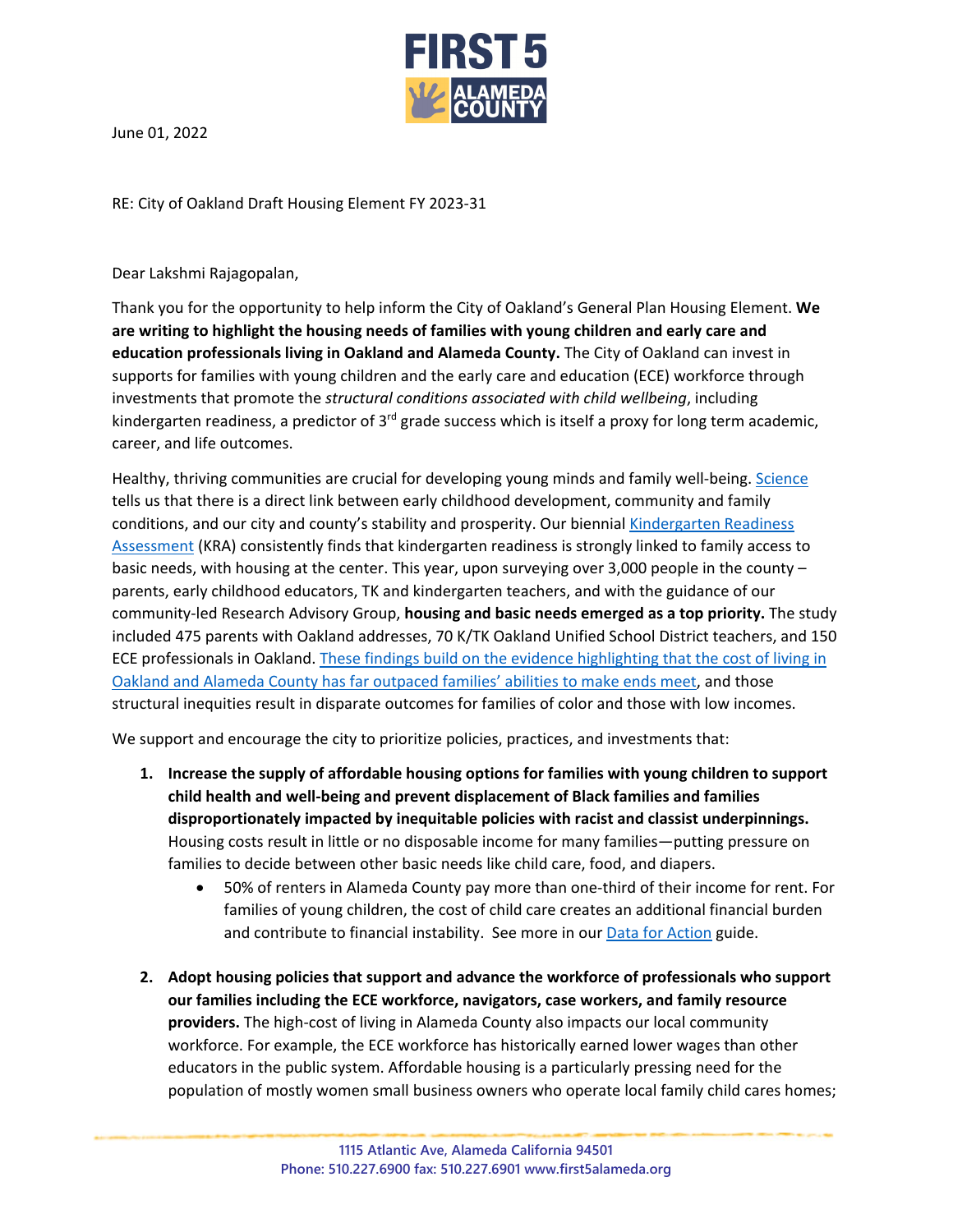without affordable and stable housing, family child care providers who provide home-based care face this risk of losing their business, and our community faces the risk of losing the critical service they provide. I[n Alameda County:](http://www.first5alameda.org/files/Data%20Action%20Guide%202021%20121421.pdf)

- Fifty-nine (59%) of family child care providers reported earning less than \$15 per hour and struggle to meet their basic needs including covering the cost of rent or mortgage. In Oakland, approximately 40% of center directors and family child care providers rent their facility/home (192 of 481 child care programs).
- Eighty-seven (87%) of ECE professionals, 79% of whom identify as Black, Indigenous, or other women of color, are considered very low-income for the county.
- In our recent ECE facilities needs assessment survey we found:
	- o 87% of Oakland center directors and family child care providers expressed interest in expanding their program to serve more children but have not been able to due to lack of resources and support.
	- o 69% of Oakland center directors and family child care providers reported at least one component of their center or home as "inadequate or substandard"
- **3. Expand and prioritize supports for unhoused pregnant people and families with young children.** The high costs of housing and population growth have made Alameda County a hot spot for housing instability and homelessness in the state of California. According to the [Department of Housing and Urban Development,](https://www.huduser.gov/portal/portal/sites/default/files/pdf/FamilyOptionsStudy_final.pdf) the *first year of life is when people are most likely to enter shelter and transitional housing programs, followed by ages one to five*. Pregnant women and families with young children are particularly at risk when they face housing instability. Currently in our county, families with newborns cannot leave the hospital without a car seat, but they can leave without a home.
	- One in five pregnant women who are homeless give birth prematurely, according to research findings cited in th[e California Health Report.](https://www.calhealthreport.org/2018/05/14/ucsf-researchers-homeless-pregnant-women-need-priority-housing-support/)
	- In 2018, the homeless management information system showed 969 families with 2,917 members as homeless in Alameda County, including 433 children ages 0-5. We know these numbers do not reflect the true extent of the issue as many families do not come forward to ask for assistance out of fear and live in their vehicles or with friends instead.
- **4. Support place-based investments to promote family friendly neighborhoods.** As part of the [Neighborhoods Ready for School](http://www.first5alameda.org/neighborhoods-ready-for-school#:%7E:text=Neighborhoods%20Ready%20for%20School%20%28NRFS%29%20is%20a%20place-based,kindergarten%20readiness.%20The%20goals%20of%20NRFS%20are%20to%3A) (NRFS) strategy, First 5 Alameda funds trusted community organizations and family resource centers to build an ecosystem of support for families in the community. Three of our four NRFS grantees are in Oakland - Lincoln, San Antonio Family Resource Center, and Roots Community Health Center are working with partners to promote neighborhood conditions where families can thrive. These grantees quickly pivoted at the start of the pandemic to provide basic needs, health and safety supplies, and other family resources via trusted messengers in community. The city could build upon such place-based investments in a coordinated effort to support family friendly neighborhoods - including access to basic needs, affordable housing, child care, transportation, neighborhood libraries, and safe, green and accessible schools, parks, playgrounds. In our [latest KRA](http://www.first5alameda.org/files/Commission%202021%20Alameda%20KRA%20Survey%20Results%20Commission%20Presentation%20DRAFT%204.13.22.pdf) we found that:
	- Connection to resources (i.e. family navigation to economic supports and basic needs, including housing) was significantly correlated to higher kindergarten readiness